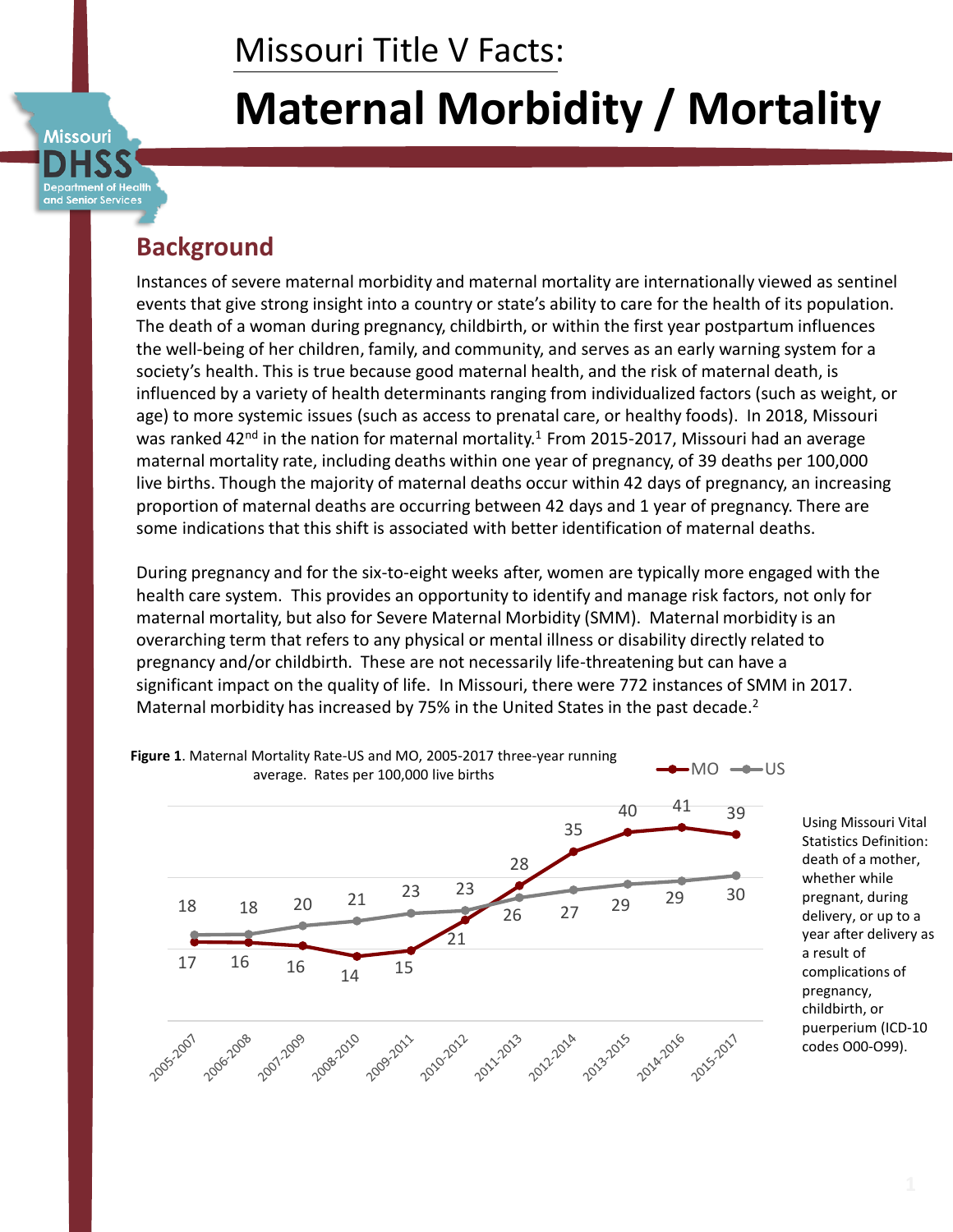# *Missouri Title V Facts:* **Maternal Morbidity / Mortality**

**Figure 2**. Leading Cause of Pregnancy-Related Mortality (2017)



# **Pregnancy Associated Monitoring Review**

The Missouri Pregnancy Associated Monitoring Review (PAMR) program is a multidisciplinary board that reviews medical and social records, coroner and police reports, and other supporting documentation to determine whether a maternal death was preventable, and contributes to better understanding of the reasons for maternal deaths in the state. The committee also makes recommendations on individual, facility, or system-level changes that could serve to reduce 11% future maternal deaths.

### **Actionable Recommendations**

- Providers should screen all pregnant and postpartum women for mental health disorders and provide adequate follow up.
- Providers should screen and refer pregnant/postpartum women to substance use treatment.
- Providers should educate pregnant and postpartum women on seatbelt use.
- Educate state leaders on the benefits of extending Medicaid coverage for pregnant women to one year postpartum.





Quick Facts: Chronic Diseases in Pregnancy <sup>4</sup> 2016-2018

- $\checkmark$  Obesity: 28.2%
- Diabetes: 0.9% pre-pregnancy 6.6% gestational
- High Blood Pressure: 5.2% (2014-2016) <sup>5</sup>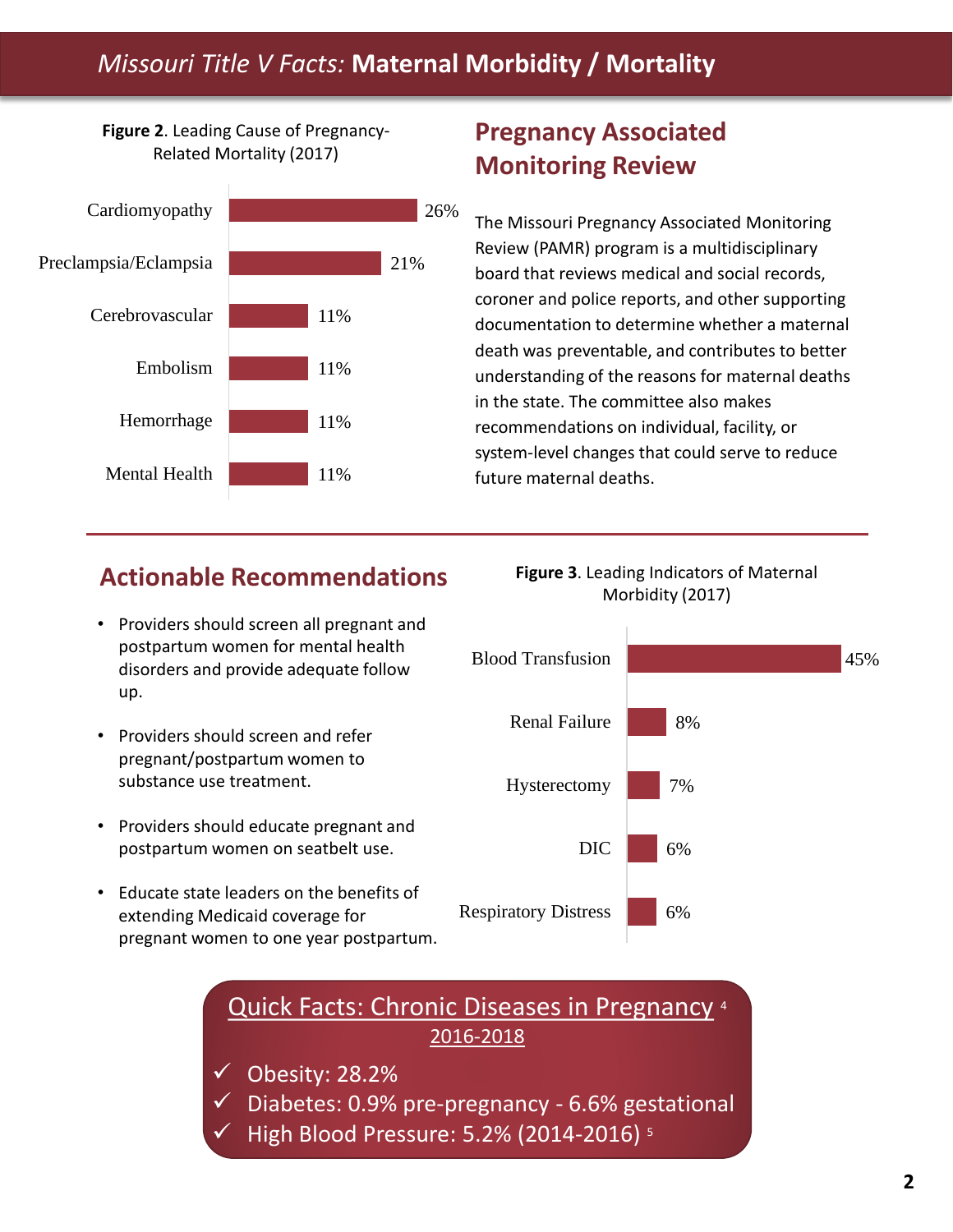

#### **Disparities in Maternal Health Experiences**

Maternal health care experiences are not consistent for all mothers. Between 2014 and 2018, more than one in four (27.2%) new Missouri mothers did not begin prenatal care in the first trimester. Among Missouri black women, this number was significantly higher as more than one in three (40.0%) did not begin prenatal care in the first trimester. This limits the ability of providers to address risk factors related to maternal morbidity and mortality, such as pre-pregnancy obesity,

which in Missouri disproportionately affects black mothers (34.6% compared to 25.7% for white mothers).<sup>5</sup>

Overall, the rate of SMM in Missouri was 111.3 per 10,000 live births in 2017, but there were significant racial disparities: white mothers experienced SMM at a rate of 92.1 incidents per 10,000 live births, compared with black mothers who experienced SMM incidents at a rate of 212.9 per 10,000 live births.<sup>6</sup> Evaluating this disparity in another way, while black mothers made up 15.3% of live births, they made up 29.3% of SMM cases.

This discrepancy persists when evaluating maternal mortality. From 2016-2018 the average rate of maternal mortality was 34.4 maternal deaths per 100,000 live births.<sup>7</sup> This was higher than the national average rate of 21.4 during the same time period and over three times the Healthy People 2020 target of 11.4 deaths per 100,000 live births.<sup>8</sup> Between 2010 and 2017, the maternal mortality rate among black mothers (66.7 per 100,000 live births) was nearly 2.5 times higher than for white mothers (27.0 per 100,000 live births). $9$ 

This racial disparity is also seen in women's access to paid maternity leave. Unpaid leave results in women having to make difficult choices between continued pay and postpartum recovery. This potentially increases the chance of adverse short- or long-term outcomes related to both mental and physical postpartum health concerns. Fewer than one in three (30.3%) white mothers received paid maternity leave, and fewer than one in five (19.6%) black mothers received paid maternity leave.<sup>10</sup>

#### Quick Facts: Risk Factors for Severe Morbidity and Mortality<sup>4</sup> 2016-2018

- $\checkmark$  Prior C-Sections: 30.0%
- $\checkmark$  Vaginal Birth After C-Section: 2.2%
- $\checkmark$  Advanced Maternal Age: 13.4%
- $\checkmark$  Less than High School: 12.1%
- Minority Race: 21.2%